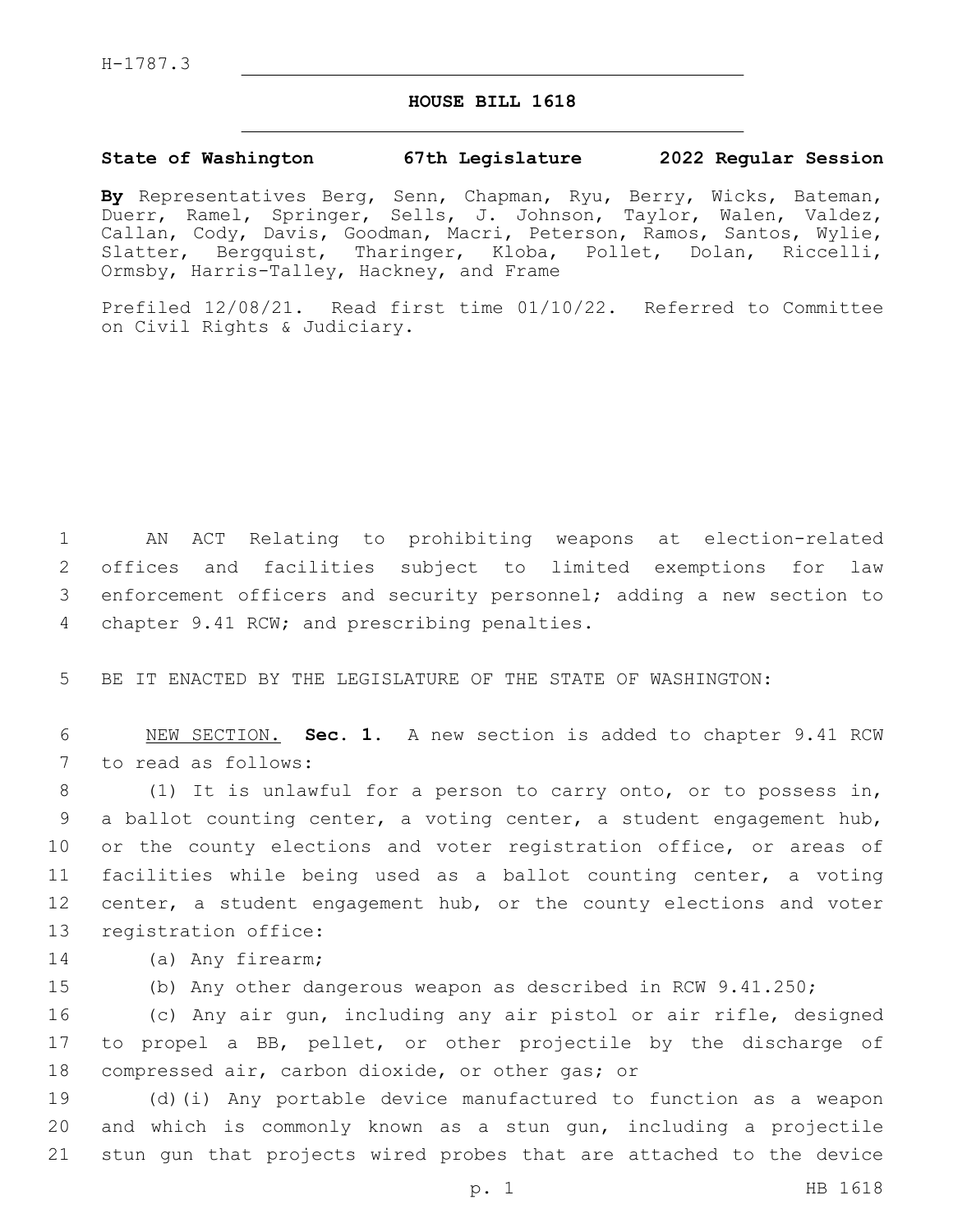that emit an electrical charge designed to administer to a person or an animal an electric shock, charge, or impulse; or

 (ii) Any device, object, or instrument that is used or intended to be used as a weapon with the intent to injure a person by an 5 electric shock, charge, or impulse.

 (2) A person who violates subsection (1) of this section is guilty of a gross misdemeanor. If a person is convicted of a violation of subsection (1)(a) of this section, the person shall have his or her concealed pistol license, if any, revoked for a period of three years. Anyone convicted under subsection (1)(a) of this section is prohibited from applying for a concealed pistol license for a period of three years from the date of conviction. The court shall order the person to immediately surrender any concealed pistol license, and within three business days notify the department of licensing in writing of the required revocation of any concealed pistol license held by the person. Upon receipt of the notification by the court, the department of licensing shall determine if the person has a concealed pistol license. If the person does have a concealed pistol license, the department of licensing shall immediately notify the license-issuing authority which, upon receipt 21 of the notification, shall immediately revoke the license.

(3) Subsection (1) of this section does not apply to:

 (a) Any law enforcement officer of a federal, state, or local 24 government agency; or

 (b) Any security personnel hired by a county and engaged in security specifically for a counting center, a voting center, a 27 student engagement hub, or the county elections and voter registration office or areas of facilities used for such purposes. However, a person who is not a commissioned law enforcement officer and who provides elections and voter registration security services under the direction of a county may not possess a firearm or device listed in subsection (1)(d) of this section unless he or she has successfully completed training in the use of firearms or such devices that is equivalent to the training received by commissioned 35 law enforcement officers.

 (4) Elections officers and officials must post signs providing notice of the restriction on possession of firearms and other weapons 38 at each counting center, voting center, student engagement hub, or 39 county elections and voter registration office, or areas of facilities while being used as a counting center, a voting center, a

p. 2 HB 1618